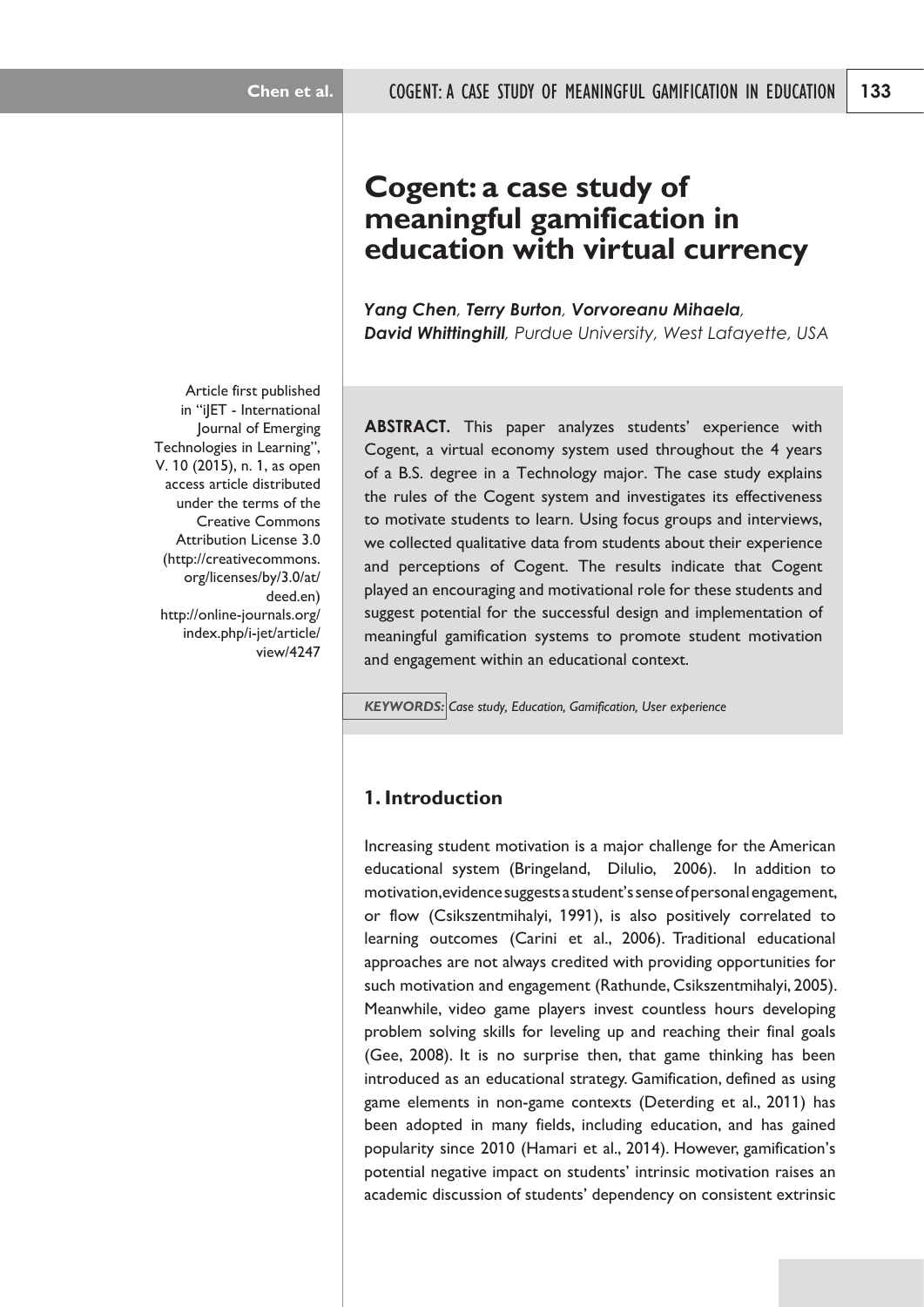motivation, as well as other possible negative effects (Zuckerman, Gal-Oz, 2014). It is therefore important to study various implementations of gamification in order to design a successful system that minimizes negative side effects.The goal of this paper is exactly that - to conduct a case study of a specific gamification system, in order to identify transferrable design elements (Stake,Trumbull, 1982) for implementing gamification systems in an educational setting.The next section establishes the paper's theoretical foundations in educational literature regarding motivation and gamification. Then, the Cogent system is described and evaluated.The paper concludes with a discussion of the results and design implications for similar systems.

## **2. Theoretical framework**

This section discusses ideas that provide the theoretical foundation for our study: the issue of motivation and engagement in education; the introduction of game thinking and gamification in education as a way to increase student motivation and engagement; practices of gamification in education; and the theory of meaningful gamification.

#### *A. Motivation and engagement in education*

Motivation and engagement are recognized as major components in education, but also as major challenges for the U.S. educational system (Bringeland, Dilulio, 2006). Self-determination theory (Deci et al., 2001) provides a general explanation of motivation and how it applies to education. Selfdetermination theory distinguishes between two types of motivation: intrinsic and extrinsic.These two types work differently but not distinctly. Intrinsic motivation refers to motivation that is driven by an interest or enjoyment in the task itself and exists within individuals.As a natural motivational tendency, it is a critical element in cognitive, social, and physical development, without reliance on external pressures or a desire for reward (Ryan, Deci, 2000). Extrinsic motivation comes from outside the individual and refers to the performance of an activity in order to attain an outcome, whether or not that activity is also intrinsically motivated. Rewards for showing the desired behavior, and the threat of punishment following misbehavior are common extrinsic motivations (Ryan, Deci, 2000). Motivation is particularly important for creative work, mundane tasks, and behavioral change (Werbach, Hunter, 2012). It can be argued that education spans the range of creative and mundane activities and also requires behavioral change. Therefore, motivation is a crucial component in education.

Also of critical importance is the experience of engagement, or flow. According to flow theory (Csikszentmihalyi, 1997), a flow experience is both an overall assessment and a kind of mental state that fully absorbs an individual in an activity. It is characterized by a feeling of energized focus, full involvement, and success in the process of an activity (Shin, 2006). Flow leads to increased exploratory behavior, communication, training, and satisfaction and acceptance of learning (Csikszentmihalyi, LeFevre, 1989; Hoffman, Novak, 1996).The findings of a study by Shin (2006) suggest that students experiencing high flow states were more likely to be satisfied with a virtual course than students who were not experiencing flow, or were in low flow states.

With the awareness that motivation and engagement are important in education,optimizing learners' motivation and improving their engagement calls for educators' and researchers' consistent attention. One promising way to increase these factors is to borrow from activities that already benefit from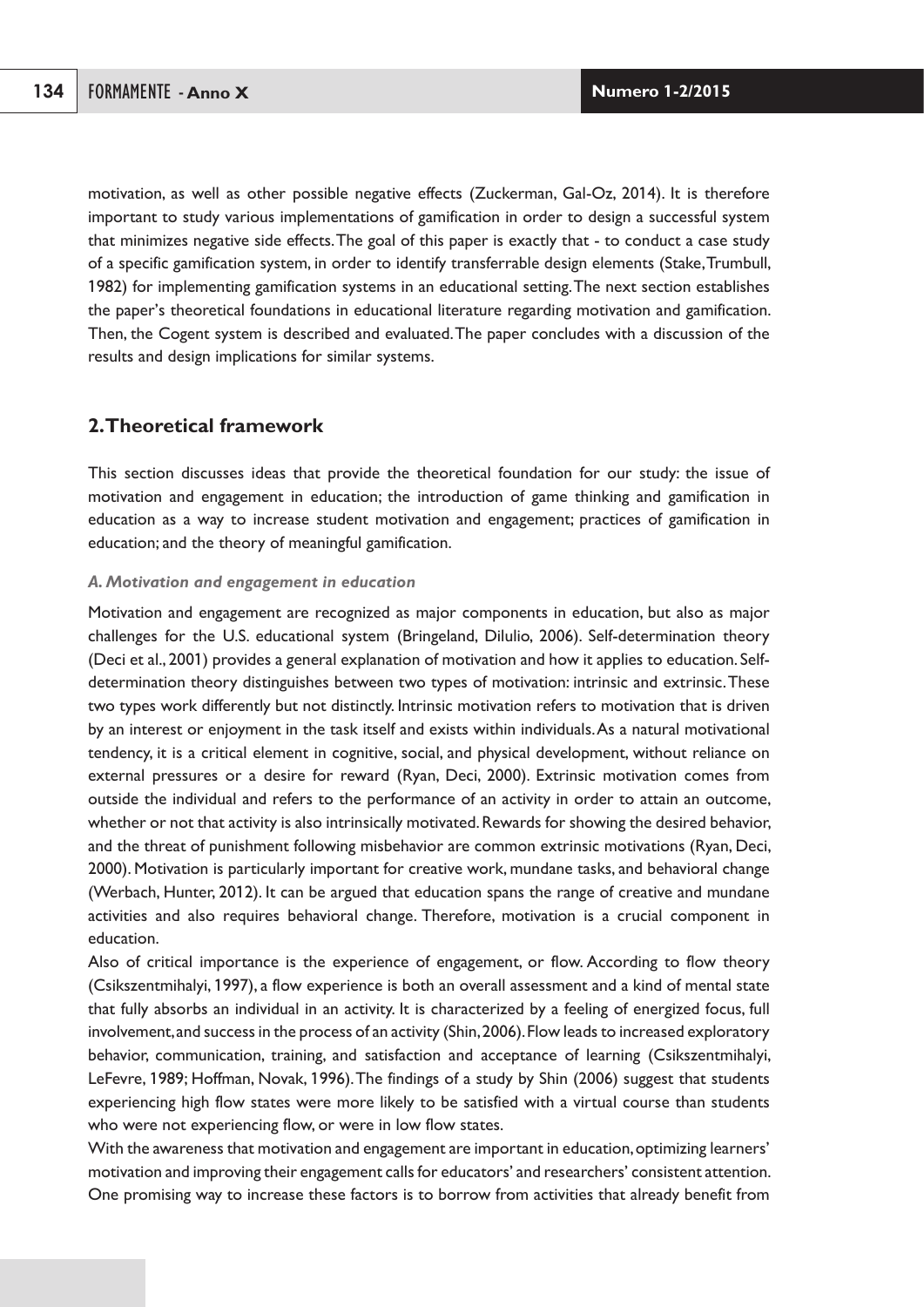them - namely, playing computer games.The next section reviews studies that apply game thinking to education to increase motivation and engagement.

#### *B. Game thinking in education*

Most formal educational systems use scores as a kind of token economy.Students' learning outcomes are evaluated using a grading system and graduation is possible after meeting specific criteria and accumulating a required number of points.These features could make formal education the ultimate gamified experience where students are engaged and enjoy learning. However,something about this environment fails to do so (Rathunde, Csikszentmihalyi, 2005). In contrast, video games and virtual worlds excel at engagement (McGonigal, 2011).Within the context of games, players voluntarily invest countless hours in developing their problem-solving skills for leveling up and reaching their final goals (Gee, 2008). Students recognize the value of extended practice and develop personal qualities such as persistence, creativity, and resilience through extended play (McGonigal, 2011). Scholars argue that the problem of disengagement from school is exacerbated by its formal rules. The rules of school, as they stand, must be understood, not only in terms of their formal effects, but also in terms of their emotional and social impact on students (Rock, 2004).

Applying game thinking to traditional education may offer students the opportunity to experiment with different rules, emotions, and social roles. By playing by game rules in school, students develop new frameworks for understanding school-based activities, which can affect emotional experiences, sense of identity and social positioning (Lee, Hammer, 2011). As suggested by Leblanc (2004) this can motivate students to participate more deeply and even to change their self-concept as learners.The use of game design elements in non-game contexts is defined as gamification (Deterding et al., 2011). With its wide implementation in marketing, politics, health and fitness, gamification is predicted to become a multi-billion dollar industry by 2015 (MacMillan, 2011).To provide more insight into gamification theory as applied in the educational field, the next section discusses literature on educational gamification practices.

#### *C. Gamification practices in education*

Within the field of education, gamification has been integrated in many areas, such as professional training in the area of physical knowledge (Ludvigsen,Wallervand, 2012), driver behavioral change (McCall, Koenig, 2012), and early childhood learning (Nolan, McBride, 2013). Hamari, Koivisto and Sarsa (2014) conducted a systematic literature review of empirical studies on the efficacy of gamification.Among the 24 studies they reviewed, all cases within an educational/learning context considered the learning outcomes of gamification to be mostly positive in terms of increased motivation and engagement.

However, a meta-analysis of 128 studies that examined motivation in educational settings found that almost all forms of reward (except for non-controlling verbal rewards) reduced intrinsic motivation (Deterding et al., 2011). The implication is that a gamification approach may decrease intrinsic motivation (Nicholson, 2012). If a gamification program based upon external rewards is introduced, students may become dependent on it for rewards and once the rewards stop, motivation may drop to levels even lower than before the program was introduced (Deci et al., 2001). Zichermann and Cunningham (2014) proposed that gamification could be used to control behavior by replacing internal motivations with extrinsic rewards, but that "once you start giving someone a reward, you have to keep them in that reward loop forever". Other negative outcomes have also been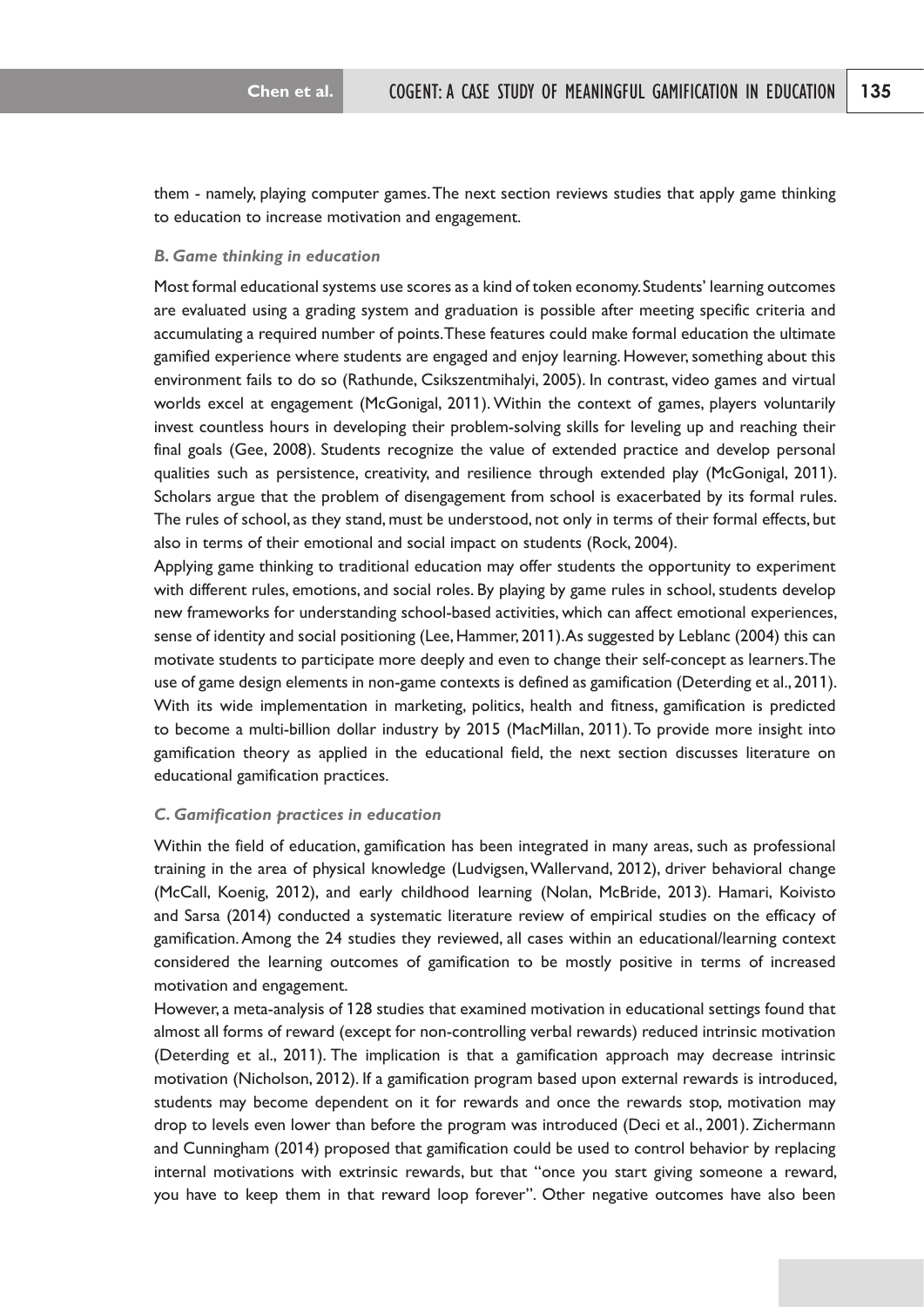discovered, such as the effects of increased competition between learners (Hakulinen, 2013), and difficulties of designing and evaluating tasks for educators (Dong et al., 2012; Domínguez et al., 2013). According to the research discussed in this section, gamification can be a way of increasing student engagement and motivation, but with potential negative side effects. The concept of meaningful gamification – discussed next - aims to reduce this potential negative impact.

#### *D. Meaningful gamification*

Nicholson (2012) introduced the concept of meaningful gamification as a possible solution to the problem of decreased intrinsic motivation. In meaningful gamification, design elements are meaningful to the user in ways that maintain and increase intrinsic motivation, with less emphasis on external rewards. Meaningful gamification is based on user-centered design theory and aims to replace external rewards by making connections between the nongame activity and the user's goals and needs.The theory of user-centered design emphasizes users' needs and goals as the primary consideration at every stage of the design process (Norman, 2002). In turn, this enables users to have a positive internal experience and eventually, a deeper engagement with other participants, even in non-game activities, and supporting organizations (Nicholson, 2012).

Informed by the lens of meaningful gamification theory,this paper introduces a system called Cogent at [removed to anonymize].The study is organized around two major goals (1) to introduce the Cogent system and describe how it works, in order to enable other programs to implement similar systems and (2) to evaluate the experience from a user-centered perspective. By addressing these two goals, this case study aims to inform the implementation of meaningful gamification designs in education. Case studies rely on naturalistic generalization (Stake, Trumbull, 1982) rather than statistical generalization to create transferrable knowledge to other reasonably similar situations. This study's results can inform the implementation and customization of meaningful gamification programs in education by articulating lessons learned from the use and analysis of Cogent.

#### **3. Cogent and the cogent management system**

It has been pointed out that the methodological limitation in most existing studies of gamification in education is the short experiment timeframe (Laster, 2010; Corbett, 2010). The novelty might have skewed the test subjects' experiences in a significant way (Hamari et al., 2014). Cogent offers a case study with a long history of usage, as it has been used in the Department of [removed to anonymize] at [removed to anonymize] University for about 14 years, and was created before the theoretical concept of gamification emerged. Although this program was designed without knowledge of subsequent gamification principles, it fits the criteria of gamification and presents several gamification features.

Cogent,short for COlleGe ENTerprise, is used by [removed to anonymize] University's Department of [removed to anonymize] as an incentive and virtual currency to encourage undergraduate engagement in activities inside and outside the classroom throughout their collegiate career.The idea of Cogent was created by a professor and developed by students through several iterations.A virtual monetary-based learning environment was built, allowing students to gain experience with common business transactions such as hiring a contractor or paying taxes. Cogent is different from a simple "pointsification" program (Robertson, 2010). It operates as a meaningful game in which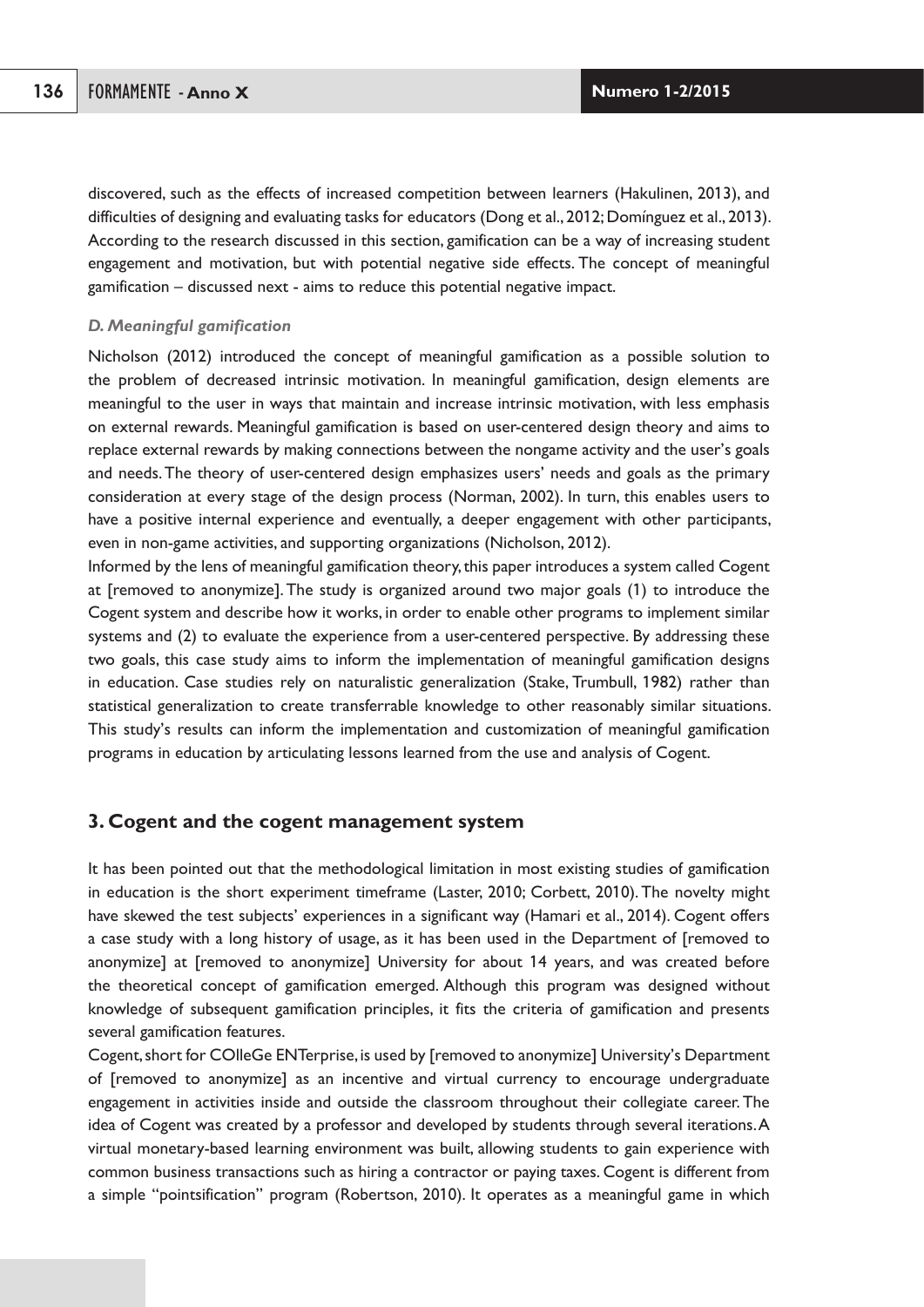players/ students can create a successful business and accumulate individual monetary value.

All undergraduates in the major are introduced to Cogent and given an account during the introductory freshman year course. Once signed up, accounts are managed through the Cogent Management System (CMS) website<sup>1</sup>. This system records students' Cogent amounts, displays an RSS news feed for students with information about real-time changes of Cogent market values and allows users to access and edit personal and group profiles. Students can also submit Cogent requests for specific activities from an administrator (usually a professor) and manage stocks on CMS.Activities are worth varying amounts of Cogent and range from grades earned in a semester, to volunteer work. Students are also rewarded with Cogent for academic and co-curricular activities such as being a part of the All-American Marching Band or having a research assistantship with a professor.

Students use the Cogent they have earned to "purchase" a passing grade in the capstone experience course. During this course, students work in teams to form student companies that create realworld products. By playing with the virtual currency,students are supposed to learn how to work as technology makers as well as project managers. Each group must have an outside sponsor, either a member of the faculty or an entity from outside the school.The companies are issued stock which can be sold to raise funds for the company. Multiple factors influence the stock market, including the groups' class performance on milestone assignments and business performance on projects. The Cogent administrator, who is the capstone course instructor, determines the ultimate value of the stock. Students can purchase stocks and cash them out later, but must run the company to receive payment for its services from sponsors.They pay themselves a wage, as well as pay taxes and weekly cost-of-living expenses.Additionally, they purchase the services of students outside the company, usually while fulfilling the research aspect of the class, which also allows younger students to engage in the capstone course and earn Cogent.At the end of the semester, the administrator pays out stock dividends and students use the cogent earned to purchase their final course grade. Access to the Cogent system does not end when a student graduates. Cogent is a mechanism for maintaining engagement with alumni, as well.Alumni can continue to purchase stock each semester to buy services from students and even become company sponsors in the capstone course.

Cogent aims to encourage development of students' potential by engaging them in a real business with virtual money. It connects students within the education community by employment, gives students autonomy with capital, and teaches students useful lessons about finances. In addition, students accomplish personal education goals using the Cogent platform.They have the freedom to choose their own business, projects, employees, and customize the learning experience in ways that are meaningful to them, which manifests the overarching theme of meaningful gamification.

Having described Cogent, the remainder of this paper addresses and analyzes students' experience with the system.

# **4. Methods**

As indicated in the review of gamification studies by Hamari and colleagues (2014), most of their samples of 24 papers were quantitative studies. Fully qualitative studies were in the minority (Montola

<sup>1.</sup> http://cgtweb1.tech.purdue.edu/411/cogent/login.aspx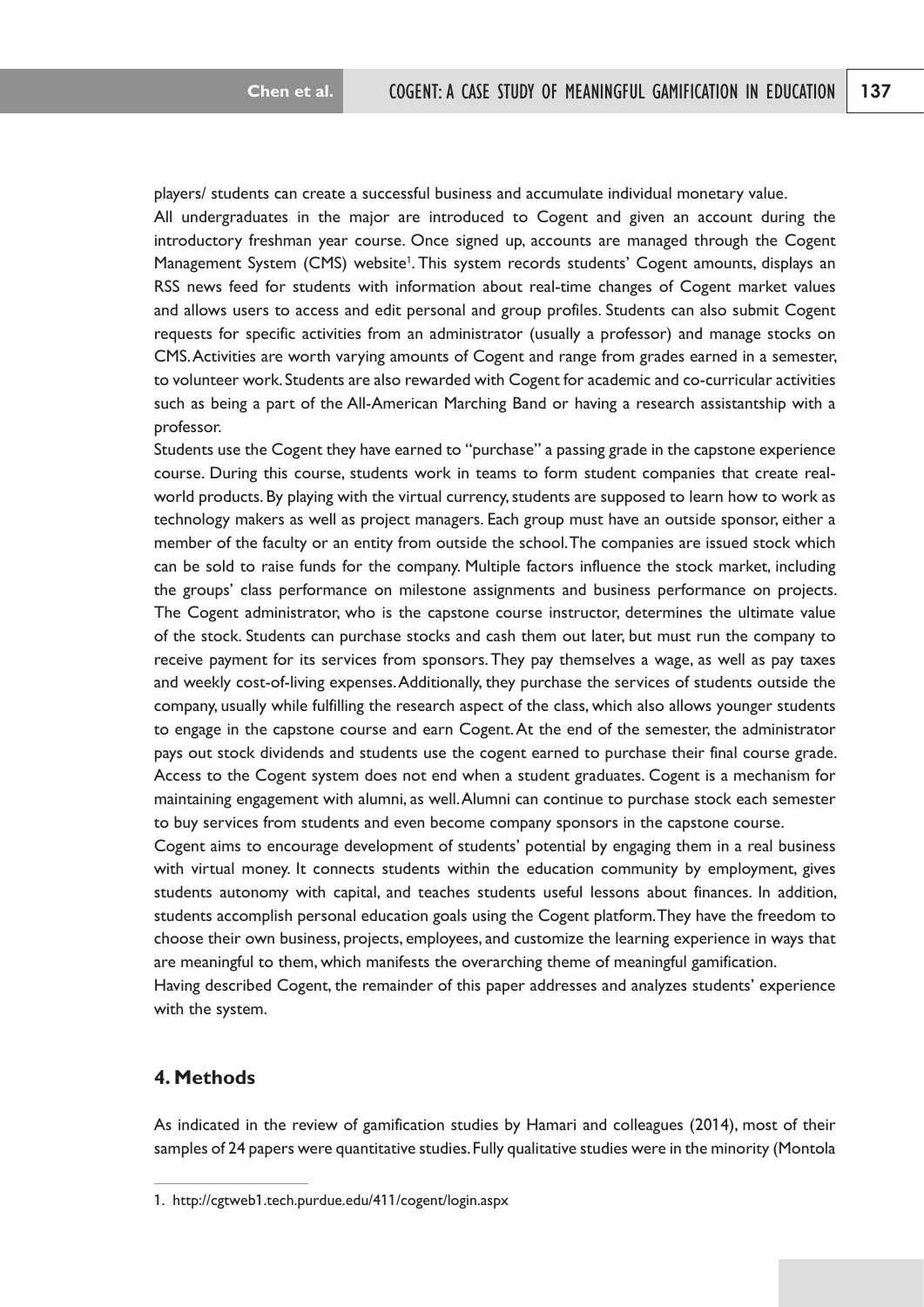et al., 2009; Dong et al., 2012). These reviews indicated that current gamification research focuses on usage data and inferring user behavior, without paying enough attention to the actual users and their experience. Our study used qualitative methods to understand Cogent users' perceptions. Because Cogent has been available for a long time, we were able to include both current students and alumni in this research. Focus groups and individual interviews were used as triangulation methods for collecting data from them respectively, as explained below.

## *A. Focus groups*

As a method that can collect relatively quick and rich data on user experience (Wilson, 2009), focus groups were used to study current students' experience with Cogent. Criterion sampling was used to select participants.According to Patton (2002), criterion sampling involves "selecting cases that meet some predetermined criterion of importance". In this study, the participants had to be current full-time undergraduate students at [removed to anonymize] campus.We recruited students from three classes of different levels (freshman, sophomore, and senior) in order to have access to students from all four years.The specific courses we recruited from were selected based on their instructors' willingness to allow us to visit their class and talk about the research project.

During the focus groups,the moderator asked structured questions about user experience including understanding, likes/dislikes and comments about Cogent and CMS.After the focus group discussion, a short post survey with demographic information and Cogent usage was given to each participant. Each focus group was conducted by two researchers: a moderator who asked questions and an assistant who recorded the data on audio and written notes.All research procedures were approved by the appropriate institutional review board.

#### *B. Individual interviews*

Individual interviews were conducted to collect data from alumni.We chose interviews in order to get more indepth insights, since alumni might have more complete and comprehensive opinions on Cogent, informed by perspective gained since graduation. Considering the feasibility of interviewing alumni, we identified graduate students in the Master's program who had completed their undergraduate in the same department as the criterion sample. Then, convenient sampling was used to recruit participants by inviting graduate students who fit the criteria to participate.A semi-structured interview schedule was used, containing questions that paralleled those asked in the focus groups.All interviews were audio recorded and transcribed.

#### *C. Data analysis*

The data collected from focus groups and interviews was analyzed following the fundamental tenets of the interpretive paradigm.The interpretive paradigm supports the belief that reality is constructed inter-subjectively and that the goal of research is to achieve in-depth understanding of the realities people construct around their experiences (O'brien, 2001).The procedure we used to analyze data was thematic analysis (Braun, Clarke, 2006), which enables the researcher to identify patterns and major themes in bodies of unstructured qualitative data.

We followed four steps in our data analysis process, as recommended by Braun and Clarke (2006). First, the qualitative data from audio recordings were transcribed into text. Second, we identified initial codes in the data by highlighting recurring ideas that were relevant to our research goals. Third, we grouped different codes into potential themes. And fourth, we reviewed and refined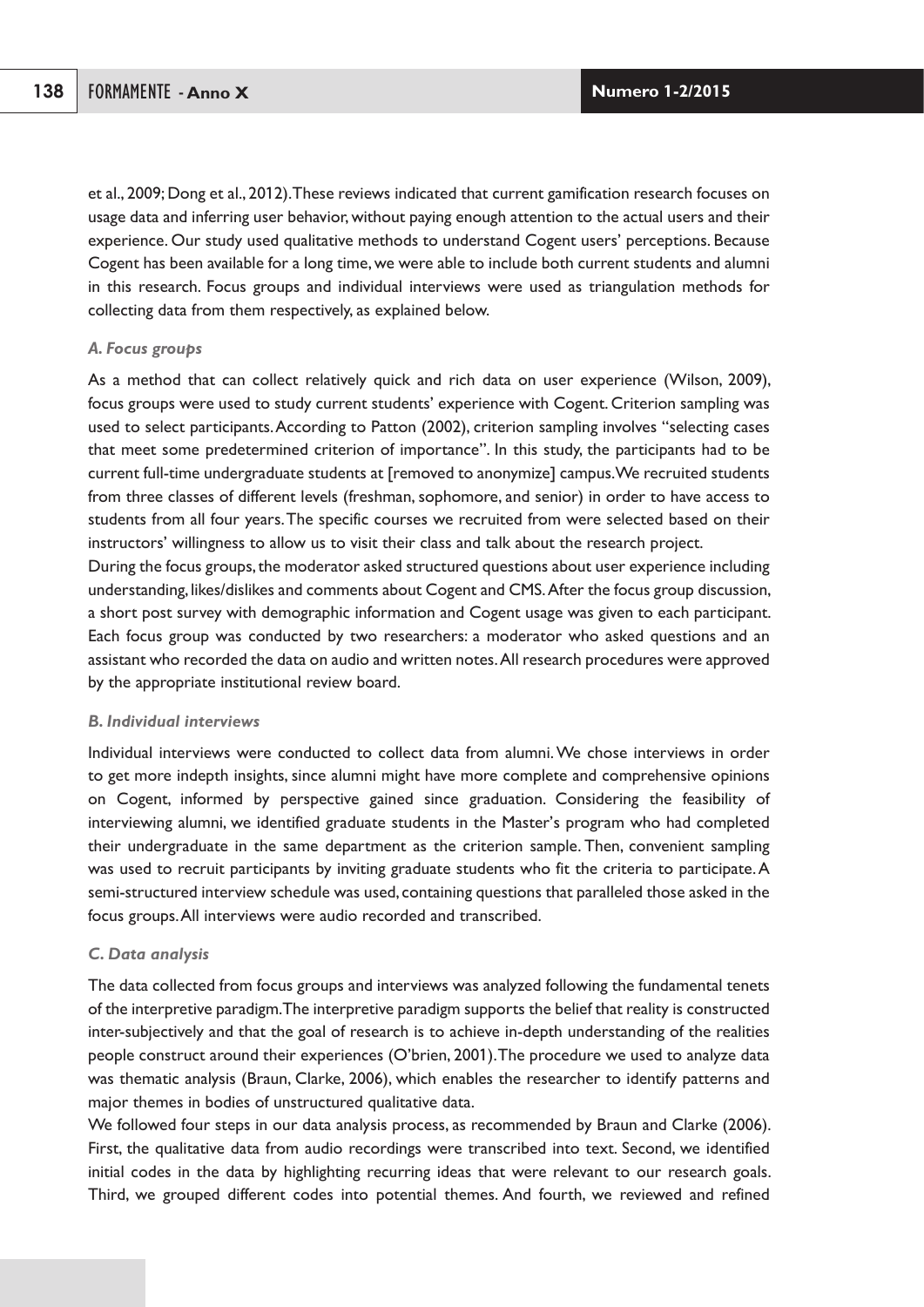themes to determine if any should be discarded or combined. Based on the criteria that data within themes should be coherent together meaningfully, and that differences between themes should be identifiable and distinguishable (Braun, Clarke, 2006), the final themes were generated according to the consensus of all researchers.The themes systematically identify user experience issues of Cogent and CMS and suggest improvements. During data analysis, it became apparent that there was significant consistency between current students' perceptions and those of alumni.Therefore, we grouped their insights into the same main themes.The themes are presented in the next section, along with participants' demographics.

# **5. Results**

### *A. Focus group participants*

We conducted five focus groups with 32 participants, over a period of two days. Each session lasted about 30 minutes. In the fourth and fifth sessions, it became apparent that we were reaching data saturation (Patton, 2002), as the answers reflected information previously collected.

Of the 32 participants, 18 were female and 14 were male, with ages ranging between 18 and 26. The participants were split about equally among the four years of study.When asked about the last time they accessed Cogent, 68% had never accessed it, 13% had visited Cogent last week and the percentages of those accessing it within last month, last semester and last year were 7%, 6% and 6%,respectively.Among all the participants, only 3% had accessed it frequently, 14% did occasionally, and the remainder had rarely or never visited the Cogent website.This pattern is explained in the Discussion section.

#### *B. Interview participants*

Four graduate students, alumni of the undergraduate program, participated in the interviews. One of them was a first year graduate student and the other three were in their second year of graduate study.They are all males with an average age of 22.The interviews lasted from 15 to 35 minutes and were conducted on different days.

#### *C. Themes*

Five major themes about the Cogent user experience emerged from our thematic analysis. First, we present themes that discuss the idea of Cogent in general (themes 1 and 2), then, specific usage of Cogent (themes 3 and 4), and finally, the Cogent Management System (theme 5). Most of the time, perspectives of current undergraduate students and alumni converged.We specify when the perspectives diverged.

#### 1. Theme 1: Participation is encouraged inside and outside of class

A major theme that emerged from both focus groups and interviews was a sense of encouragement to participate in activities in and outside of class, such as internships, research studies, student associations and paid work experience. Students reported feeling that Cogent motivated them to strengthen their resume and to be mindful of future career goals beyond graduation. Graduate students emphasized that Cogent enabled greater research activity as their efforts were facilitated by the system, which compensated undergraduate participation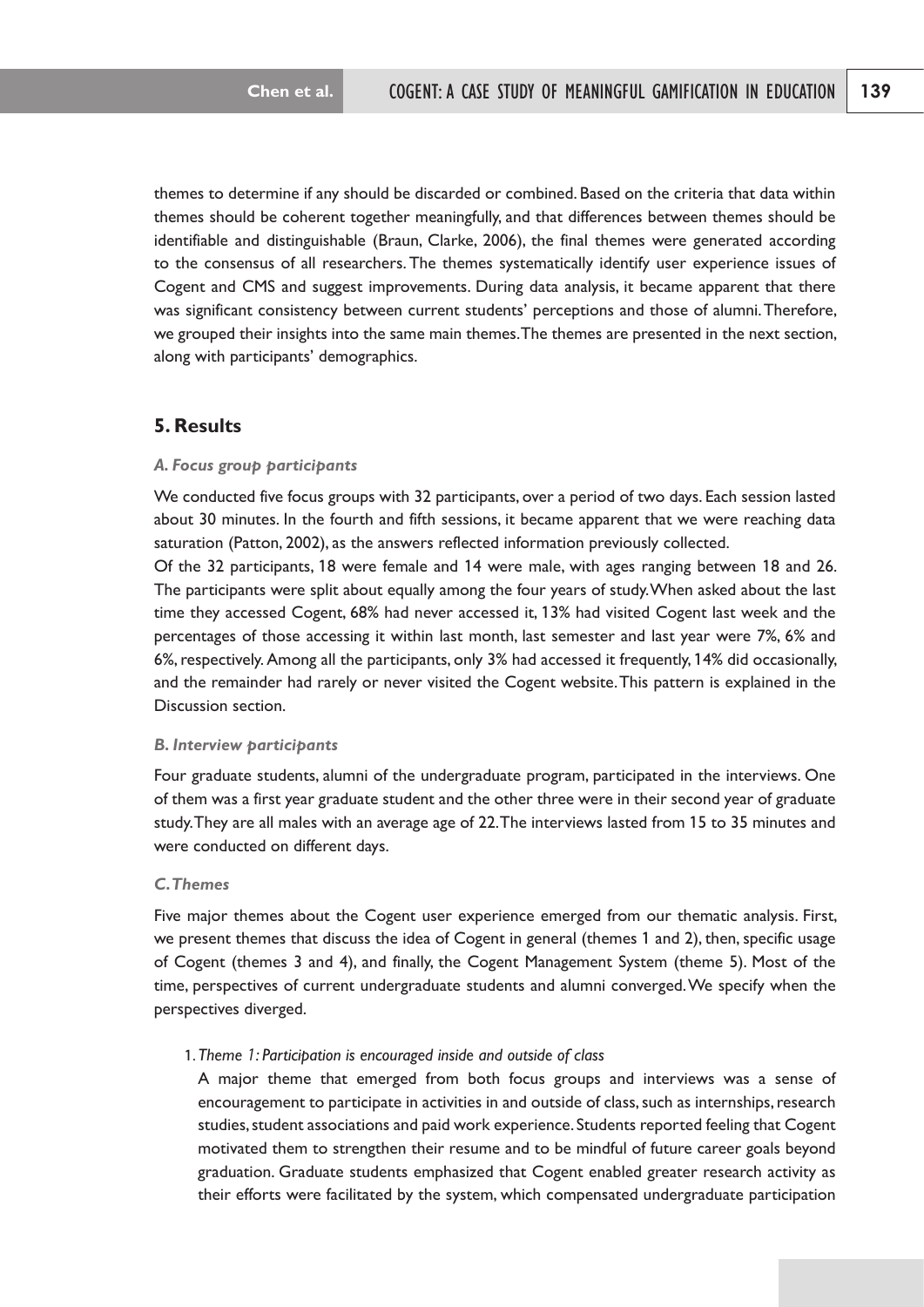as test subjects or undergraduate assistants.One interview participant expressed appreciation for program benefits that extended beyond the academic credit earned for participation, saying it was nice to be rewarded for building his resume – something he needed to do anyway.

#### 2. *Theme 2: Interested in the idea, but confused*

Cogent was seen as an interesting idea according to the focus group discussions and interviews. It not only helped with getting an "A" grade in their capstone classes, but also provided a platform for doing business and dealing with economic matters, which students perceived as having very "real world" correlates. Participants expressed the belief that Cogent had a lot of potential. Undergraduate students, however, also expressed confusion about its origins and purpose, such as "why did this idea come up in the first place," and "what did they use before the system?" whereas graduate students generally did not pose these kinds of existential questions. One focus group participant described Cogent as the "elephant in the room" in that it everyone acknowledged it, but no one consistently explained or understood it.

#### 3. *Theme 3: Confusion regarding Cogent's complexity*

Some students, including seniors with four years' experience, felt the initial explanation of Cogent in the introductory course was confusing and that the system itself was fairly complicated.They were not clear about what activities could be submitted,nor when and how much an activity was worth. Graduate students reported less confusion regarding operations, but also felt some components of Cogent, such as virtual living expense and imaginary taxes, were complex, tedious, and perhaps not especially useful. Students reported having learned how to earn Cogent as early as freshman year, but not actually earning much until near the end of senior year. By and large, students viewed the taxes and living expenses components as chores, rather than useful tools to aid in professional development. The general consensus was that it was peripheral and unnecessary. One participant likened its usefulness to "a racing program that taught racers to park and leave their cars on the side of the street".

#### 4. *Theme 4: Limited application range and utilization*

Students reported a complete absence of Cogent use between their freshman and senior years; it seemed completely forgotten in their sophomore and junior years. Despite being designed for usage throughout a student's entire college career, the system was used only in the freshman introduction course and then in the capstone courses, all taught by the same professor who championed the system.A typical complaint among students was that only one in six of their professors during a given semester even seemed aware the program existed.While all freshmen were supposed to be assigned a Cogent account in the freshman introductory class, some students reported that due to certain technical and logistical issues, they weren't assigned one until they were seniors.Others mentioned they had simply forgotten they had an account altogether because it was not consistently emphasized throughout their studies. Many expressed a desire to be reminded, via regular reminder emails, or Facebook notifications.Additionally, students suggested setting deadlines for the submission of Cogent requirements.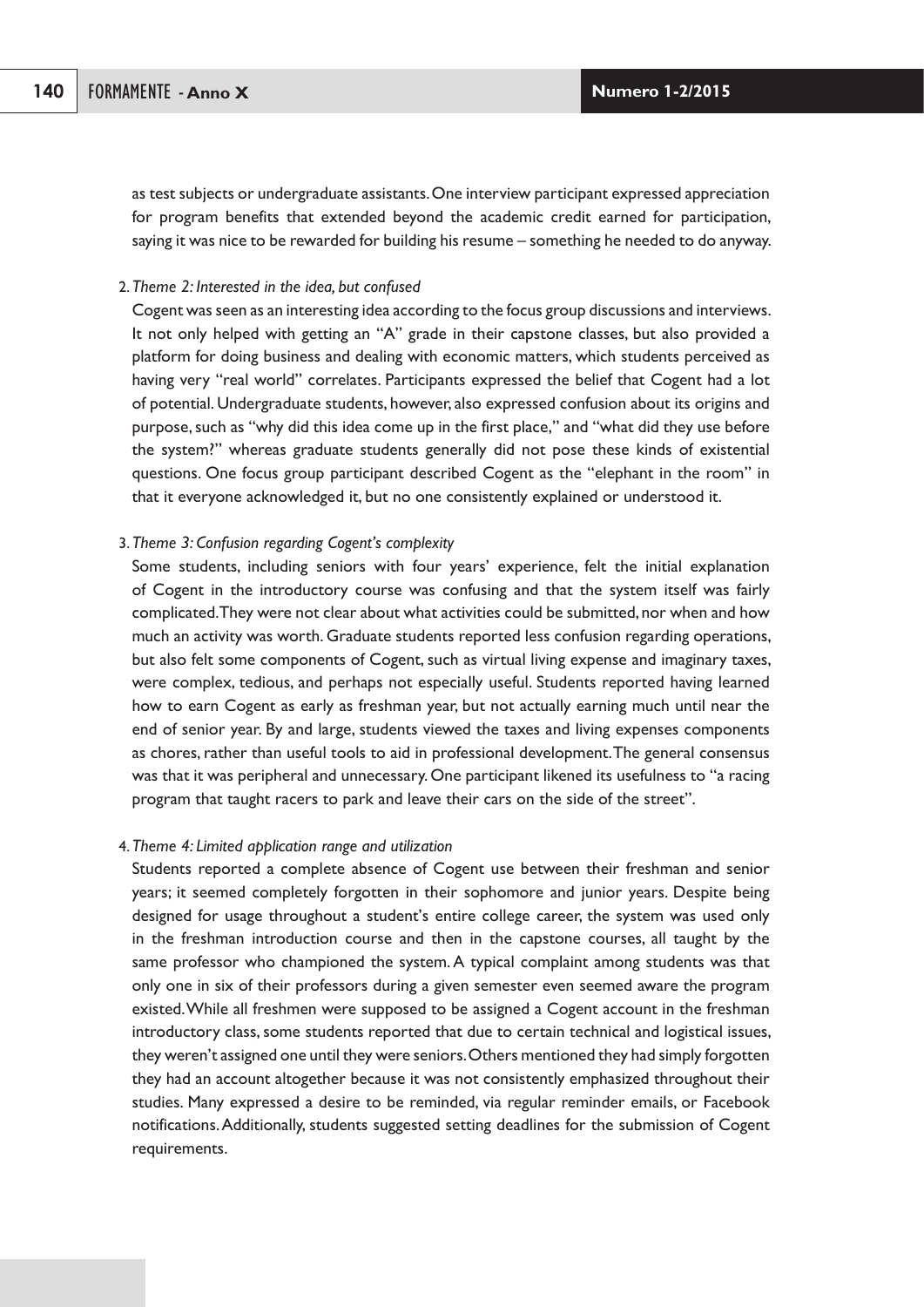5. Theme 5: Usability issues of the content management system (CMS) user interface

Users reported dissatisfaction with the current website stating that it was not intuitive or user-friendly. Each year, students had worked on improving the CMS website, but the results remained at a student/amateur level of sophistication. It was suggested that an outside web development company be hired to make it more professional and easy to use. Other requested improvements included adding e-banking functions such as online stock trading, regular bank statements, account history, a progress bar of cogent goals and suggestions for meeting semester/yearly requirements. Students also expressed the desire for the site to be mobile friendly, similar to a mobile banking application. In summary, the five major themes that emerged from the focus groups and interviews present a complex picture of the user experience of Cogent and CMS. Currently, Cogent and CMS have not fully developed their motivation and engagement potential.While Cogent is well regarded on a theoretical level, there remain many technical and logistical implementation issues that diminish its potential.

# **6. Discussion**

Although there were many reports of negative user experience with Cogent, the participants recognized its potential and its direct impact on motivation and engagement. Furthermore, even given all its implementation and usability issues, Cogent nonetheless succeeded in motivating and engaging students to participate more in various activities. It also helped students learn financial skills.We can therefore conclude that the fundamental idea of a virtual economy is very promising for meaningful gamification. Student feedback can inform future designs by suggesting the following improvements:

First, a good educational gamification system needs to be explained well and consistently. Its history, educational intention and planned learning outcomes should be repeatedly shared with students, and perhaps systematically integrated, so the design itself communicates its relevance to users. It is important to provide a thorough introduction to the system, but also to make frequently asked questions and documentation about it available online. Communicating to users the educational intention behind the system and its features is what makes the program meaningful, after all.

Second, complexity needs to be carefully controlled. The system could be more meaningful by highlighting a few major functions related to clear learning and motivation outcomes.Alternatively, complexity can be introduced gradually.As students earn more Cogent, they can be charged with more responsibility such as paying taxes, etc. Incremental complexity based on amount of Cogent and length of experience with the system can provide a more manageable learning curve to students. Help and documentation should be available, easy to access and understand.

Third, it is important to communicate information about the system internally and ensure facultywide adoption and buy-in. As students participating in this study recognized, Cogent could have much more impact if consistently used throughout their educational career, as intended. It was beyond the purpose of this study to collect data about faculty motivations and barriers related to Cogent adoption, but this is an important factor that needs to be addressed before such a programscale system is publicly introduced.

Fourth, the user interface is critical to a gamification program. The program's success depends on it, to a large extent, since it communicates with users most directly and frequently. As attention to user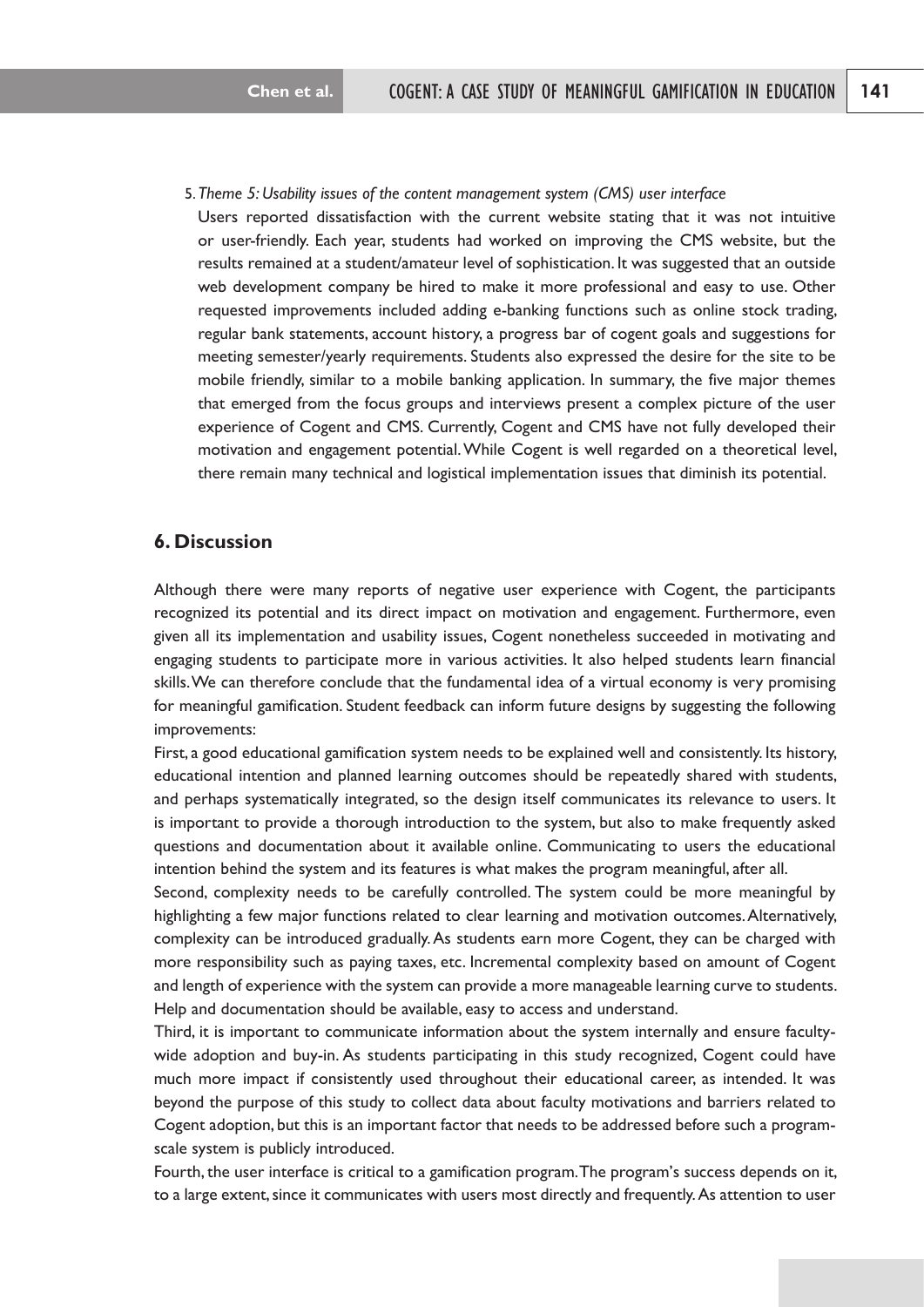experience and user interface is apparent in a wide range of commercial products, students expect a similarly usable and pleasant experience from educational systems.

The four design implications discussed here emerge directly from this study's results. They are relevant not only for Cogent designers and developers, but also for other educational designers with an interest in meaningful gamification.The design implications, however, should be considered with an eye toward the study's limitations, as discussed next.

#### *A. Limitations*

The major limitations of this case study are related to sampling.Although our participants represent a wide variety of students from different years of the program, a systematic stratified sample of Cogent users was not feasible at the time of the research. Moreover, the alumni we were able to include in the research were all graduate students and relatively recent graduates. It is possible that alumni working in the industry, who have faced the financial realities of adult life outside of school would have a different perspective on the aspects of Cogent that this group perceived as cumbersome.

#### *B. Validity and Credibility*

Both qualitative and quantitative researchers need to demonstrate that their studies are credible. In the field of quantitative research, the idea of reliability indicates the repeatability of results or observations and validity determines whether the research truly measures that which it was intended to measure and how truthful the research results are.Validity and reliability are also two factors that any qualitative researcher should be concerned about while designing a study, analyzing results and judging the quality of the study (Patton, 2002).

The credibility in quantitative research depends on instrument construction, while in qualitative research, "the researcher is the instrument" (Patton, 2002). It seems the credibility of a qualitative research relies on the ability and effort of the researcher.Although reliability and validity are treated separately in quantitative studies, these terms are not viewed separately in qualitative research (Golafshani, 2003).

The validity in quantitative research is very specific to the test, whereas triangulation methods are used in qualitative research (Patton, 2002). Triangulation is typically a strategy for improving the validity and reliability of research or evaluation of findings (Golafshani,2003).Patton (2002) advocates the use of triangulation by stating "triangulation strengthens a study by combining methods.This can mean using several kinds of methods or data, including using both quantitative and qualitative approaches".

In this study, to address validity concerns, we triangulated the viewpoints of participants from different school years, and also of both current students and alumni.We also made sure to collect sufficient data to reach data saturation (Patton, 2002). To increase reliability of data analysis, all researchers immersed themselves deeply in the data and worked together to analyze the data and reach a consensus on the resulting themes.Also, each theme was supported by citations from the participants' responses. Moreover, the interview questions were framed based upon discussions with an expert in qualitative research in order to avoid leading questions and to minimize the researcher's personal interpretations of participant responses.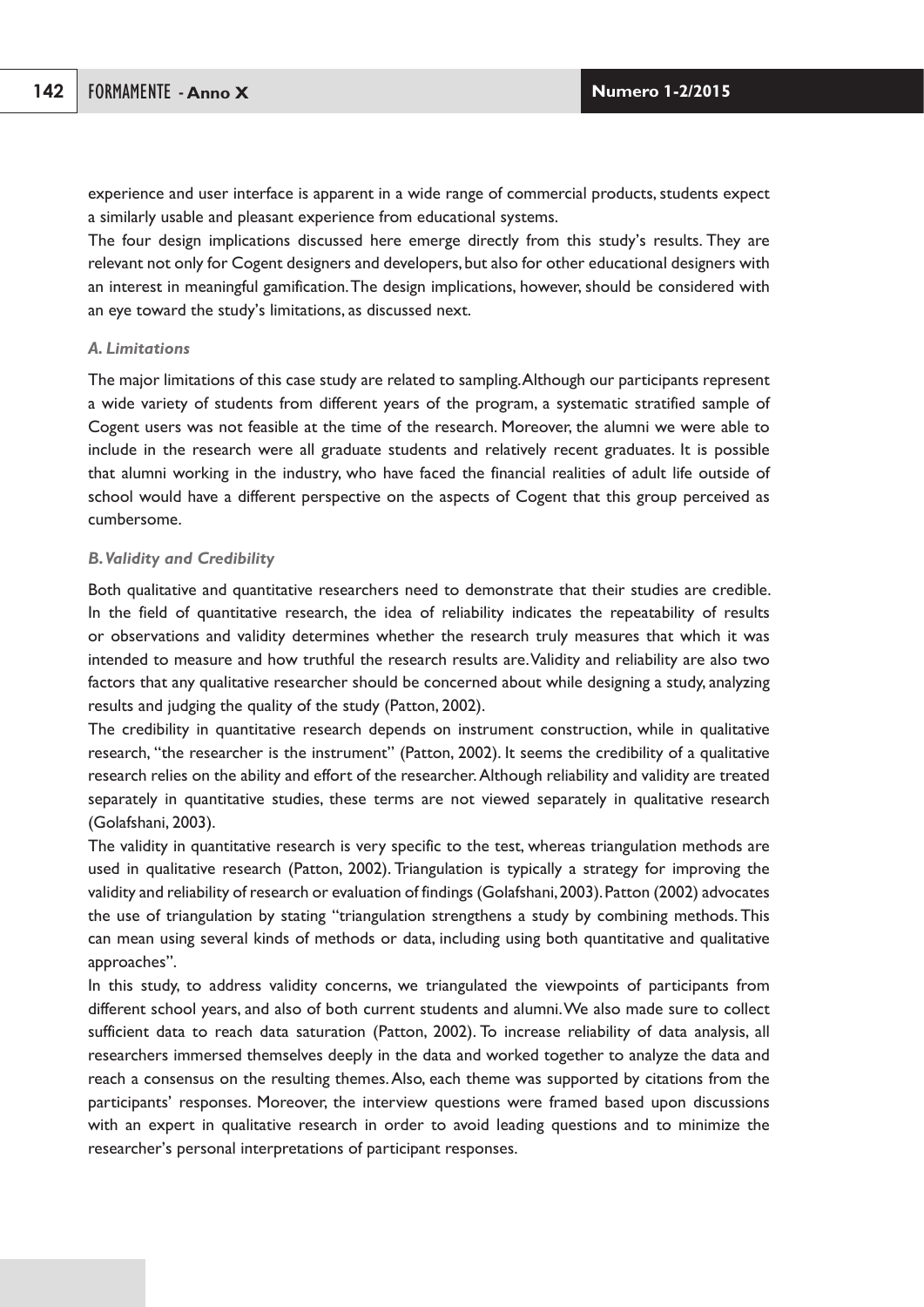# **7. Conclusion**

This case study introduced a virtual economy educational system and analyzed it from the perspective of user experience, and impact on student engagement and motivation. Details about Cogent implementation are presented in order to provide ideas other educators interested in meaningful gamification can use. An evaluation of the student and alumni user experience with Cogent suggests how this idea can be implemented in ways that maximize its impact on student engagement and motivation. Based on naturalistic generalization (Stake,Trumbull, 1982), we suggest design implications for other meaningful gamification systems. Future research is needed to more closely explore the relationship and integration between meaningful gamification design and specific learning outcomes beyond student motivation and engagement.

# **References**

Braun Virginia, Clarke Victoria (2006), *Using thematic analysis in psychology*, "Qualitative research in psychology", V. 3, n. 2, pp. 77-101 http://dx.doi.org/10.1191/1478088706qp063oa

Bridgeland John M., Dilulio John J. Jr., Burke Karen (2006), *The Silent Epidemic: Perspectives of High School Dropouts*. Seattle, WA, USA, Gates Foundation

Carini Robert M., Kuh George D., Klein Stephen P. (2006), *Student engagement and student learning: Testing the linkages*, "Research in Higher Education", V. 47, n. 1, pp. 1-32 http://dx.doi.org/10.1007/s11162-005-8150-9

Corbett Sara (2010), *Learning by playing: Video games in the classroom*, "New York Times", 19 September http://www.nytimes.com/2010/09/19/magazine/19video-t.html

Csikszentmihalyi Mihaly (1997), *Flow and education*, "NAMTA Journal", V. 22, n. 2, pp. 2-3

Csikszentmihalyi Mihaly (1991), *Flow: The psychology of optimal experience*, New York, NY, USA, Harper Perennial

Csikszentmihalyi Mihaly, LeFevre Judith (1989), *Optimal experience in work and leisure*, "Journal of Personality and Social Psychology", V. 56, pp. 815-822 http://dx.doi.org/10.1037/0022-3514.56.5.815

Deci Edward, Koestner Richard, Ryan Richard (2001), *Extrinsic rewards and intrinsic motivations in education: Reconsidered once again*, "Review of Educational Research", V. 71, n. 1, pp. 1-27 http://dx.doi.org/10.3102/00346543071001001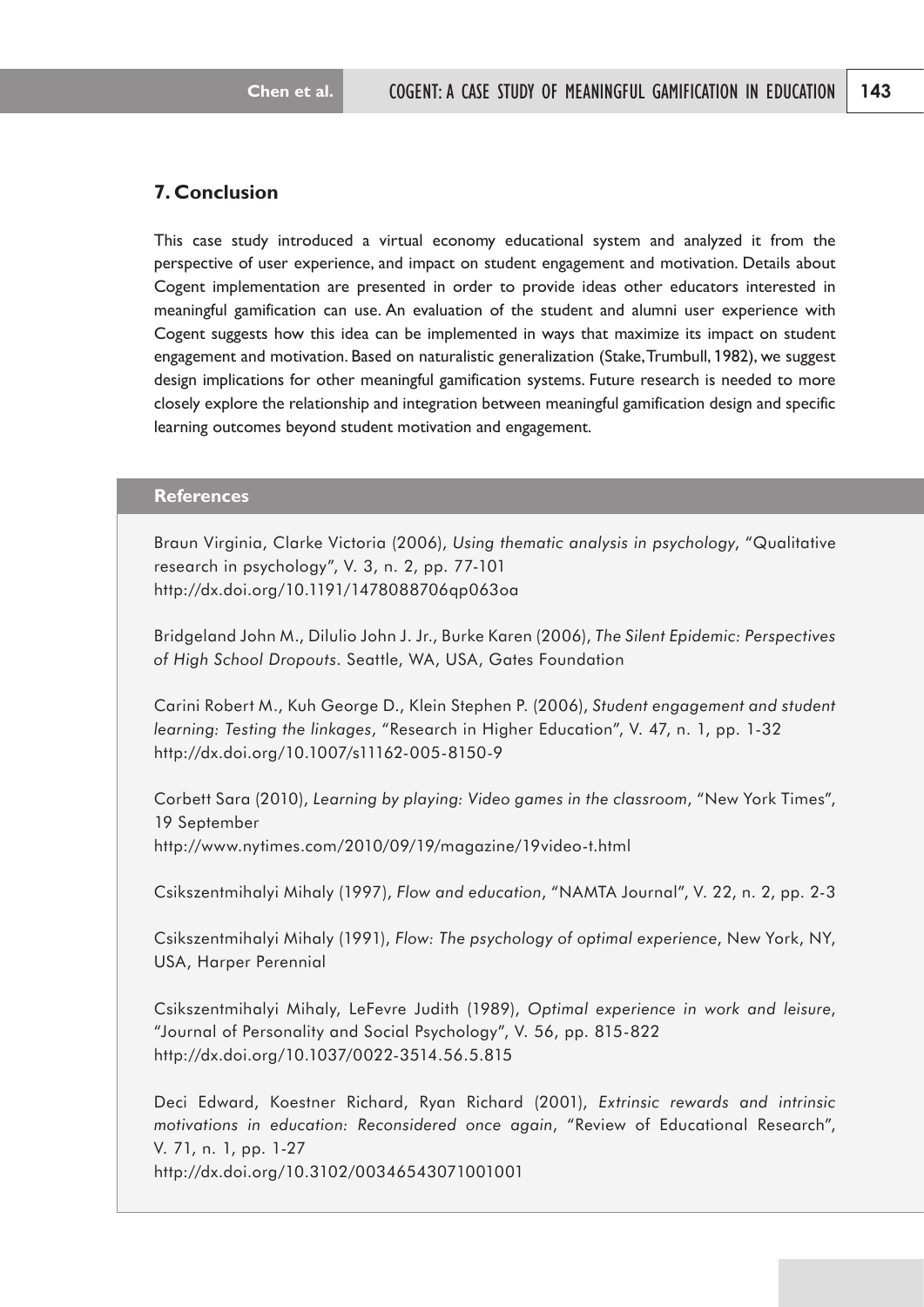Deterding Sebastian, Dixon Dan, Khaled Rilla, Nacke Lennart (2011), *From game design elements to gamefulness: defining gamification*. Proceedings of the 15th International Academic MindTrek Conference: Envisioning Future Media Environments, Sepember, pp. 9-15

Domínguez Adrián, Saenz-de-Navarrete Joseba, De-Marcos Luis, Fernández-Sanz Luis, Pagés Carmen, Martínez-Herráiz José-Javier (2013), *Gamifying learning experiences: Practical implications and outcomes*, "Computers & Education", V. 63, pp. 380-392 http://dx.doi.org/10.1016/j.compedu.2012.12.020

Dong Tao, Dontcheva Mira, Joseph Diana, Karahalios karrie, Newman Mark, Ackerman Mark (2012), *Discovery-based games for learning software*. Proceedings of the 2012 ACM annual conference on Human Factors in Computing Systems, May, pp. 2083-2086

Gee James Paul, *Learning and games* (2008), in Katie Salen ( Ed.), *The Ecology of Games: Connecting Youth, Games, and Learning*, The John D., and Catherine T. MacArthur Foundation Series on Digital Media and Learning, Cambridge, MA, USA, The MIT Press, pp. 21-40

Golafshani Nahid (2003), *Understanding reliability and validity in qualitative research*, "The qualitative report", V. 8, n. 4, pp.597-607

Hakulinen Lasse, Auvinen Tapio, Korhonen Ari (2013), *Empirical Study on the Effect of Achievement Badges in TRAKLA2 Online Learning Environment*. Proceedings of LaTiCE 2013 - Learning and Teaching in Computing and Engineering, Macau, 21-24 March, pp. 47-54

Hamari Juho, Koivisto Jonna, Sarsa Harri (2014), *Does Gamification Work? A Literature Review of Empirical Studies on Gamification*. Proceedings of the 47th Hawaii International Conference on System Sciences, Hawaii, USA, January, pp. 6-9

Hoffman Donna L., Novak Thomas P. (1996), *Marketing in hypermedia computer-mediated environments: Conceptual foundations*, "Journal of Marketing", V. 60, pp. 50-68 http://dx.doi.org/10.2307/1251841

Laster Jill (2010), *At Indiana U., a class on game design has students playing to win*, "The Chronicle of higher education", 23 March http://chronicle.com/blogs/wiredcampus/at-indiana-u-a-class-ongame-design-hasstudents-playing-towin/21981

Leblanc Gess (2004), *Enhancing intrinsic motivation through the use of a token economy*, "Essays in Education", V. 11, n. 1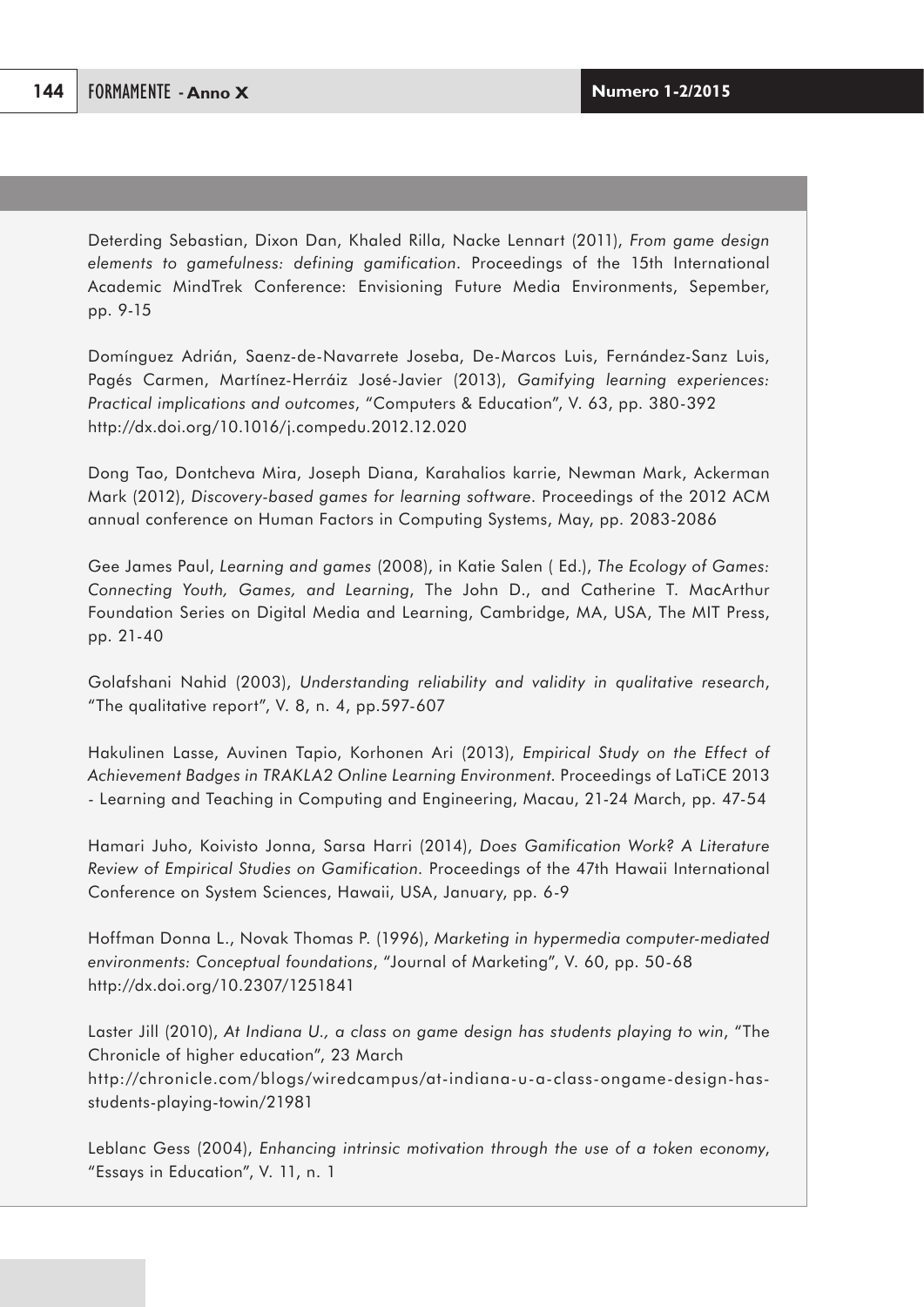Lee Joey J., Hammer Jessica (2011), *Gamification in education: What, how, why bother?* "Academic Exchange Quarterly", V. 15, n. 2, pp. 146

Ludvigsen Marius, Wallervand Christian (2012), *Gamifying an oil-gas-water separation process in a process control system to improve operators' motivation, skills, and process understanding*. M.S. thesis Dept. Computer and Information Science, Norwegian Univ. of Science and Technology, Trondheim, Norway

MacMillan Douglas (2011), *Gamification: A growing business to invigorate stale websites*, Bloomberg Businessweek online, 19 December http://www.businessweek.com/magazine/content/11\_05/b4213035403146.htm

McCall Roderick, Koenig Vincent (2012), *Gaming concepts and incentives to change driver behavior*. Ad Hoc Networking Workshop (Med-Hoc-Net), the 11th Annual Mediterranean, IEEE. June, pp. 146-151

McGonigal Jane (2011), *Reality is broken: Why games make us better and how they can change the world*. New York, NY, USA, Penguin

Montola Markus, Nummenmaa Timo, Lucero Andrés, Boberg Marion, Korhonen Hanno (2009), *Applying game achievement systems to enhance user experience in a photo sharing service*. Proceedings of the 13th International MindTrek Conference: Everyday Life in the Ubiquitous Era, September, pp. 94-97

Nicholson Scott (2012), *A user-centered theoretical framework for meaningful gamification*. Paper presented at the conference of Games+ Learning+ Society 8.0, Madison, WI, USA

Nolan Jason, McBride Melanie (2013), *Beyond gamification: reconceptualizing game-based learning in early childhood environments*, "Information, Communication & Society", V. 17, n. 5, pp. 594-608

http://dx.doi.org/10.1080/1369118X.2013.808365

Norman Donald A. (2002), *The psychopathology of everyday things*, New York, NY, USA, Basic books

O'brien Rory (2001), *An overview of the methodological approach of action research* http://www.web.ca/~robrien/papers/arfinal.html

Patton Michael Quinn (2002), *Qualitative evaluation and research methods*. 3rd ed. Thousand Oaks, CA, USA, Sage Publications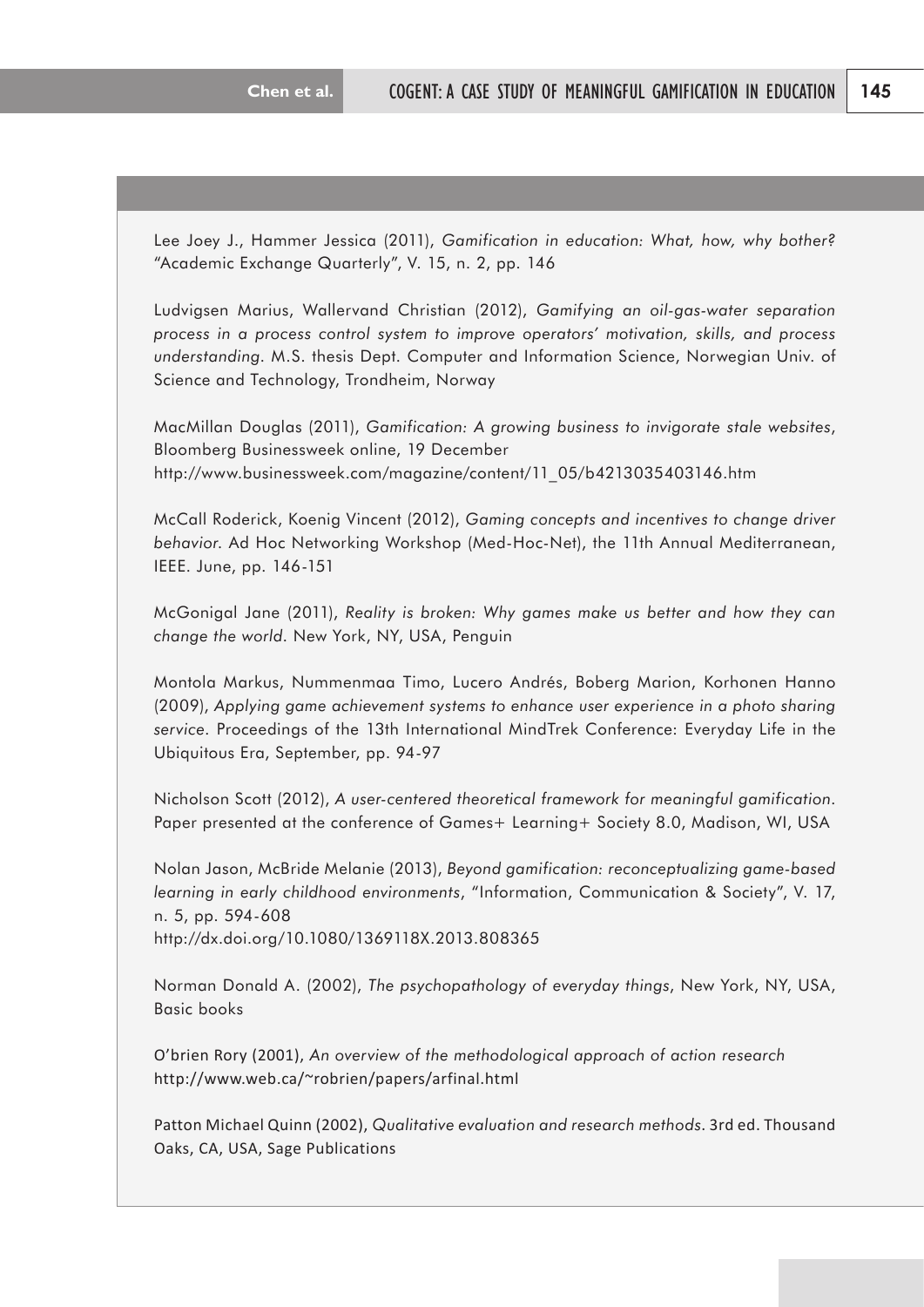Rathunde Kevin, Csikszentmihalyi Mihaly (2005), *Middle school students' motivation and quality of experience: A comparison of Montessori and traditional school environments*, "American Journal of Education", V. 111, n. 3, pp. 341-371 http://dx.doi.org/10.1086/428885

Robertson Margaret (2010), *Can't play, won't play*, "Hide&Seek", 6 October http://hideandseek.net/2010/10/06/cant-play-wont-play/

Rock Marcia L. (2004), *Transfiguring it out: Converting disengaged learners to active participants*, "Teaching Exceptional Children", V. 36, n. 5, pp. 64-72

Ryan Richard, Deci Edward (2000), *Intrinsic and extrinsic motivations: Classic definitions and new directions*, "Contemporary educational psychology", V. 25, n. 1, pp. 54-67 http://dx.doi.org/10.1006/ceps.1999.1020

Shin Namin (2006), *Online learners' flow experience: an empirical study*, "British Journal of Educational Technology", V. 37, n. 5, pp. 705-720 http://dx.doi.org/10.1111/j.1467-8535.2006.00641.x

Stake Robert, Trumbull Deborah (1982), *Naturalistic Generalizations*, "Review Journal of Philosophy & Social Science", V. 7, n. 1-2, pp. 1-12

Werbach Kevin, Hunter Dan (2012), *For The Win: How Game Thinking Can Revolutionize Your Business*, Wharton Digital Press

Wilson Chauncey (2009), *User experience re-mastered: your guide to getting the right design*, USA, Morgan Kaufmann Publishers

Zuckerman Oren, Gal-Oz Ayelet (2014), *Deconstructing gamification: evaluating the effectiveness of continuous measurement, virtual rewards, and social comparison for promoting physical activity*, "Personal and Ubiquitous Computing", V. 8, n. 7, October, pp. 1705-1719